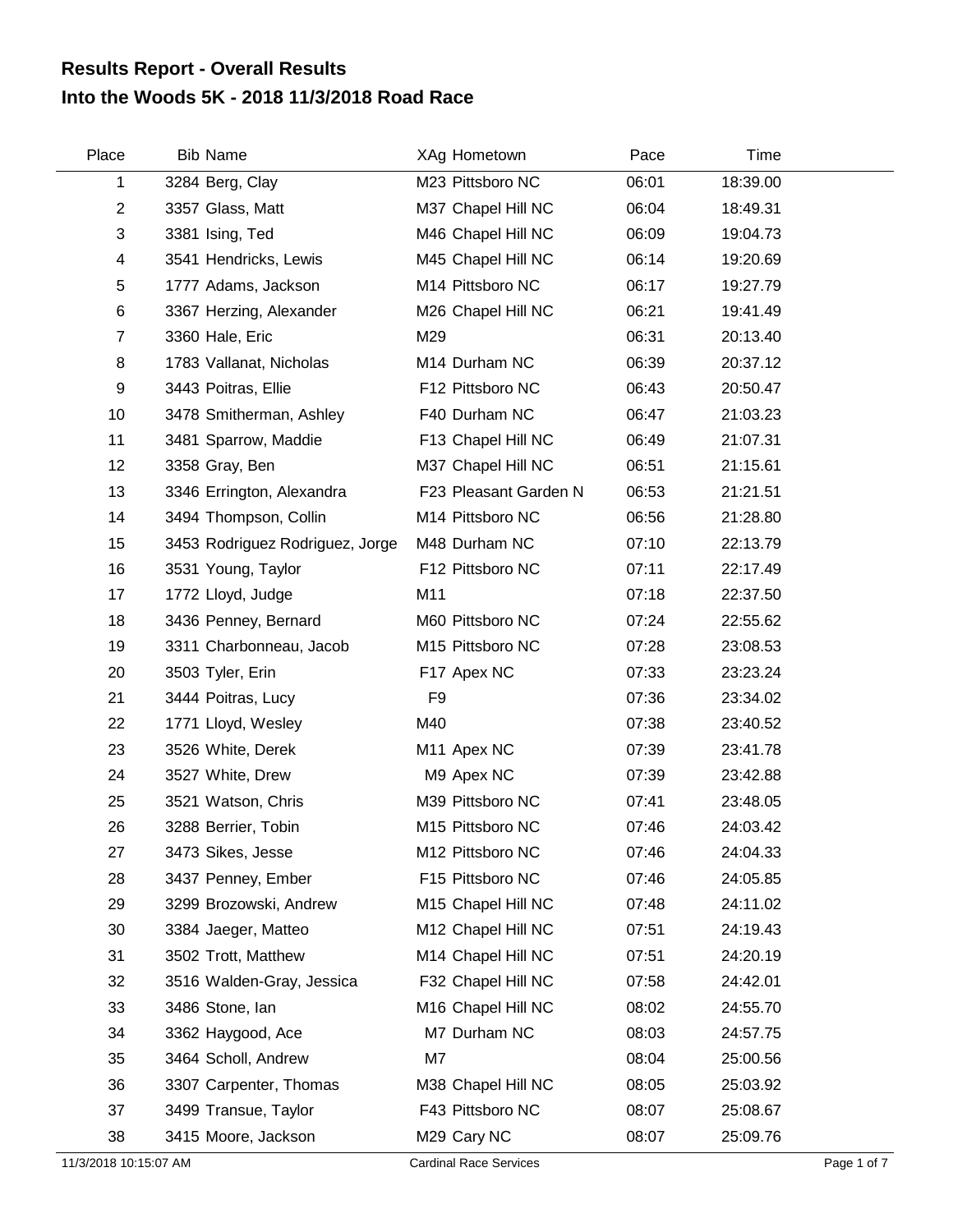| Place | <b>Bib Name</b>            | XAg Hometown       | Pace  | Time     |  |
|-------|----------------------------|--------------------|-------|----------|--|
| 39    | 3465 Scholl, Ben           | M44 Chapel Hill NC | 08:07 | 25:10.92 |  |
| 40    | 3517 Walker, Rebecca       | F49 Chapel Hill NC | 08:09 | 25:17.33 |  |
| 41    | 1791 Dodds, Gabriel        | M11                | 08:10 | 25:18.96 |  |
| 42    | 1788 Takamiya, Masaaki     | M53 Chapel Hill NC | 08:13 | 25:26.91 |  |
| 43    | 3363 Kilgore, Dahlia       | F15 Durham NC      | 08:17 | 25:41.76 |  |
| 44    | 3364 Haygood, Levi         | M10 Durham NC      | 08:18 | 25:43.09 |  |
| 45    | 3497 Thompson, Keni        | M11 Pittsboro NC   | 08:20 | 25:50.62 |  |
| 46    | 3529 Wilson, Britt         | F31 Pittsboro NC   | 08:23 | 25:59.55 |  |
| 47    | 3296 Brewer, Chris         | M46 Chapel Hill NC | 08:27 | 26:11.26 |  |
| 48    | 1790 jacobs, diane         | F60                | 08:29 | 26:18.12 |  |
| 49    | 3398 Mangum, Harris        | M11 Durham NC      | 08:30 | 26:20.49 |  |
| 50    | 1769 Webster, Wyatt        | M10                | 08:34 | 26:34.19 |  |
| 51    | 3317 Collins, Peyton       | F11                | 08:35 | 26:35.37 |  |
| 52    | 3530 Wray, Cheynie         | F17 Pittsboro NC   | 08:37 | 26:42.81 |  |
| 53    | 3542 Finn, Megan           | F35                | 08:37 | 26:42.94 |  |
| 54    | 3388 Koppelkam, Sarah      | F25 Chapel Hill NC | 08:42 | 26:57.81 |  |
| 55    | 3344 Dusenberry, Jake      | M15 Pittsboro NC   | 08:47 | 27:14.06 |  |
| 56    | 1765 Berry, John           | F50 Chapel Hill NC | 08:54 | 27:36.71 |  |
| 57    | 3392 Lloyd, Mattox         | M <sub>9</sub>     | 08:55 | 27:37.07 |  |
| 58    | 3448 Richardson, Grant     | M9 Chapel Hill NC  | 08:55 | 27:37.98 |  |
| 59    | 1784 Smitherman, Bryan     | M43 Durham NC      | 09:00 | 27:53.07 |  |
| 60    | 3501 Trott, Karen          | F46 Chapel Hill NC | 09:01 | 27:57.53 |  |
| 61    | 3432 Peeler, Anna          | F11 Chapel Hill NC | 09:02 | 27:58.65 |  |
| 62    | 3315 Collins, Jack         | M7 Chapel Hill NC  | 09:02 | 27:59.27 |  |
| 63    | 1781 Ritter, Anderson      | M14 Pittsboro NC   | 09:03 | 28:02.13 |  |
| 64    | 3504 Tyler, Molly          | F14 Apex NC        | 09:06 | 28:12.56 |  |
| 65    | 3356 Gipson, Jalen         | M22 Pittsboro NC   | 09:13 | 28:35.05 |  |
| 66    | 3380 Ising, Peter          | M14 Chapel Hill NC | 09:14 | 28:36.00 |  |
| 67    | 3498 Thompson, Melanie     | F41 Pittsboro NC   | 09:15 | 28:40.90 |  |
| 68    | 3353 Frazelle, Thomas      | M11 Chapel Hill NC | 09:19 | 28:52.51 |  |
| 69    | 3389 Law, Catelin          | F23 Chapel Hill NC | 09:19 | 28:52.85 |  |
| 70    | 3306 Carpenter, Kimberly   | F37 Chapel Hill NC | 09:20 | 28:56.71 |  |
| 71    | 3293 Bosch, Angie          | F30 Chapel Hill NC | 09:21 | 28:58.84 |  |
| 72    | 1770 Hudnell, Leigh        | F48                | 09:22 | 29:00.97 |  |
| 73    | 3327 DePietro, Gianni      | F <sub>6</sub>     | 09:23 | 29:05.13 |  |
| 74    | 3365 Haynes, Chantal       | F27 Chapel Hill NC | 09:23 | 29:05.27 |  |
| 75    | 3438 Penney, Skylar        | F18 Pittsboro NC   | 09:24 | 29:08.36 |  |
| 76    | 3491 Taylor, Sally         | F10 Chapel Hill NC | 09:25 | 29:11.27 |  |
| 77    | 3394 lundquist, sydney     | F <sub>9</sub>     | 09:30 | 29:28.18 |  |
| 78    | 1782 Vallanat, Christopher | M52 Durham NC      | 09:34 | 29:39.76 |  |
| 79    | 3332 Dillard, Eryn         | F26 Carrboro NC    | 09:38 | 29:51.37 |  |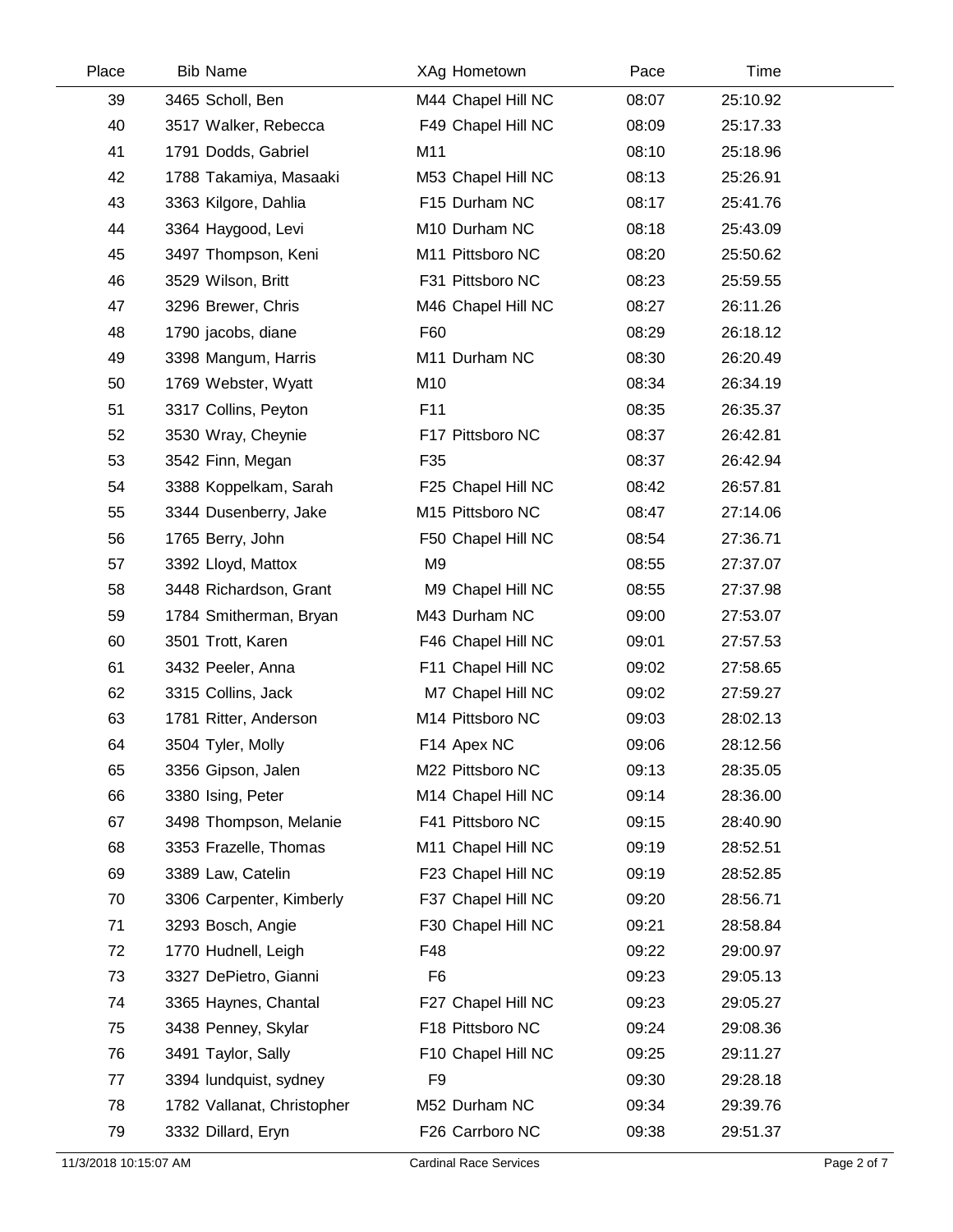| Place | <b>Bib Name</b>          | XAg Hometown        | Pace  | Time     |  |
|-------|--------------------------|---------------------|-------|----------|--|
| 80    | 1773 Lloyd, Nina         | F40                 | 09:39 | 29:53.39 |  |
| 81    | 3359 Greger-Holt, George | M63 Pittsboro NC    | 09:47 | 30:20.31 |  |
| 82    | 3397 Mangum, Abbie       | F12 Durham NC       | 09:48 | 30:21.71 |  |
| 83    | 3290 Bhansali, Div       | M44 Chapel Hill NC  | 09:48 | 30:22.59 |  |
| 84    | 3399 Mangum, Kirk        | M48 Durham NC       | 09:48 | 30:24.20 |  |
| 85    | 1787 Hardin, William     | M11 Chapel Hill NC  | 09:52 | 30:33.80 |  |
| 86    | 3361 Hardin, Annelise    | F40 Chapel Hill NC  | 09:52 | 30:34.01 |  |
| 87    | 3476 Skurnick, Emma      | F45 Hillsborough NC | 09:53 | 30:38.40 |  |
| 88    | 3479 Smitherman, Wyatt   | M8 Durham NC        | 09:54 | 30:42.64 |  |
| 89    | 3520 Watson, Caden       | M11 Pittsboro NC    | 09:59 | 30:57.98 |  |
| 90    | 3341 Doty, Erin          | F27 Chapel Hill NC  | 10:00 | 30:59.63 |  |
| 91    | 3496 Thompson, Gia       | F <sub>8</sub>      | 10:01 | 31:02.47 |  |
| 92    | 3385 Jones, Lucia        | F36 Chapel Hill NC  | 10:01 | 31:02.93 |  |
| 93    | 3402 McKay, Andrea       | F38 Chapel Hill NC  | 10:03 | 31:08.39 |  |
| 94    | 3449 Richardson, Hayes   | M7 Chapel Hill NC   | 10:06 | 31:17.34 |  |
| 95    | 3506 Valgus, Abigail     | F <sub>9</sub>      | 10:11 | 31:34.46 |  |
| 96    | 3488 Stubbs, Lauren      | F <sub>9</sub>      | 10:11 | 31:35.47 |  |
| 97    | 3536 Derfeuil, Claire    | F <sub>9</sub>      | 10:12 | 31:37.98 |  |
| 98    | 3406 Messick, Doreen     | F41 Pittsboro NC    | 10:13 | 31:39.66 |  |
| 99    | 3439 Perkins, Anna       | F9 Pittsboro NC     | 10:19 | 31:58.74 |  |
| 100   | 3390 Lele, Neelima       | F38 Chapel Hill NC  | 10:19 | 31:58.84 |  |
| 101   | 3289 Berry, Erica        | F48 Chapel Hill NC  | 10:24 | 32:15.32 |  |
| 102   | 3416 Moran, Brayden      | M10 Hillsborough NC | 10:25 | 32:17.87 |  |
| 103   | 1768 Webster, Lily       | F13 Pittsboro NC    | 10:30 | 32:33.15 |  |
| 104   | 3345 Dusenberry, Lisa    | F40 Pittsboro NC    | 10:33 | 32:41.70 |  |
| 105   | 3474 Skow, Cooper        | M <sub>8</sub>      | 10:34 | 32:44.84 |  |
| 106   | 3475 Skow, Eric          | M38 Chapel Hill NC  | 10:34 | 32:45.38 |  |
| 107   | 3445 Powell, Kaleb       | M <sub>9</sub>      | 10:36 | 32:51.26 |  |
| 108   | 3403 McPherson, Charles  | M10 Durham NC       | 10:36 | 32:51.40 |  |
| 109   | 3417 MOYANO, HERNAN      | M46 Durham NC       | 10:36 | 32:52.20 |  |
| 110   | 3463 Scholer, Samuel     | M11 Chapel Hill NC  | 10:42 | 33:08.84 |  |
| 111   | 3511 Vaughn, Ben         | M41 Durham NC       | 10:42 | 33:09.07 |  |
| 112   | 3336 Dilworth, Nathan    | M7                  | 10:48 | 33:29.68 |  |
| 113   | 3333 Dilworth, Andrew    | M44 Chapel Hill NC  | 10:48 | 33:29.76 |  |
| 114   | 3335 Dilworth, Caroline  | F39 Chapel Hill NC  | 10:49 | 33:31.96 |  |
| 115   | 3490 Sullivan, Finn      | M <sub>9</sub>      | 10:49 | 33:32.89 |  |
| 116   | 3377 Hoselton, Jennifer  | F44 Durham NC       | 10:51 | 33:37.42 |  |
| 117   | 3451 Richardson, Stacey  | F38 Chapel Hill NC  | 10:51 | 33:37.53 |  |
| 118   | 3450 Richardson, Kyle    | M39 Chapel Hill NC  | 10:51 | 33:37.58 |  |
| 119   | 3355 Germain, Johnny     | M7 Chapel Hill NC   | 11:01 | 34:09.79 |  |
| 120   | 3316 Collins, Lyla       | F9                  | 11:12 | 34:43.52 |  |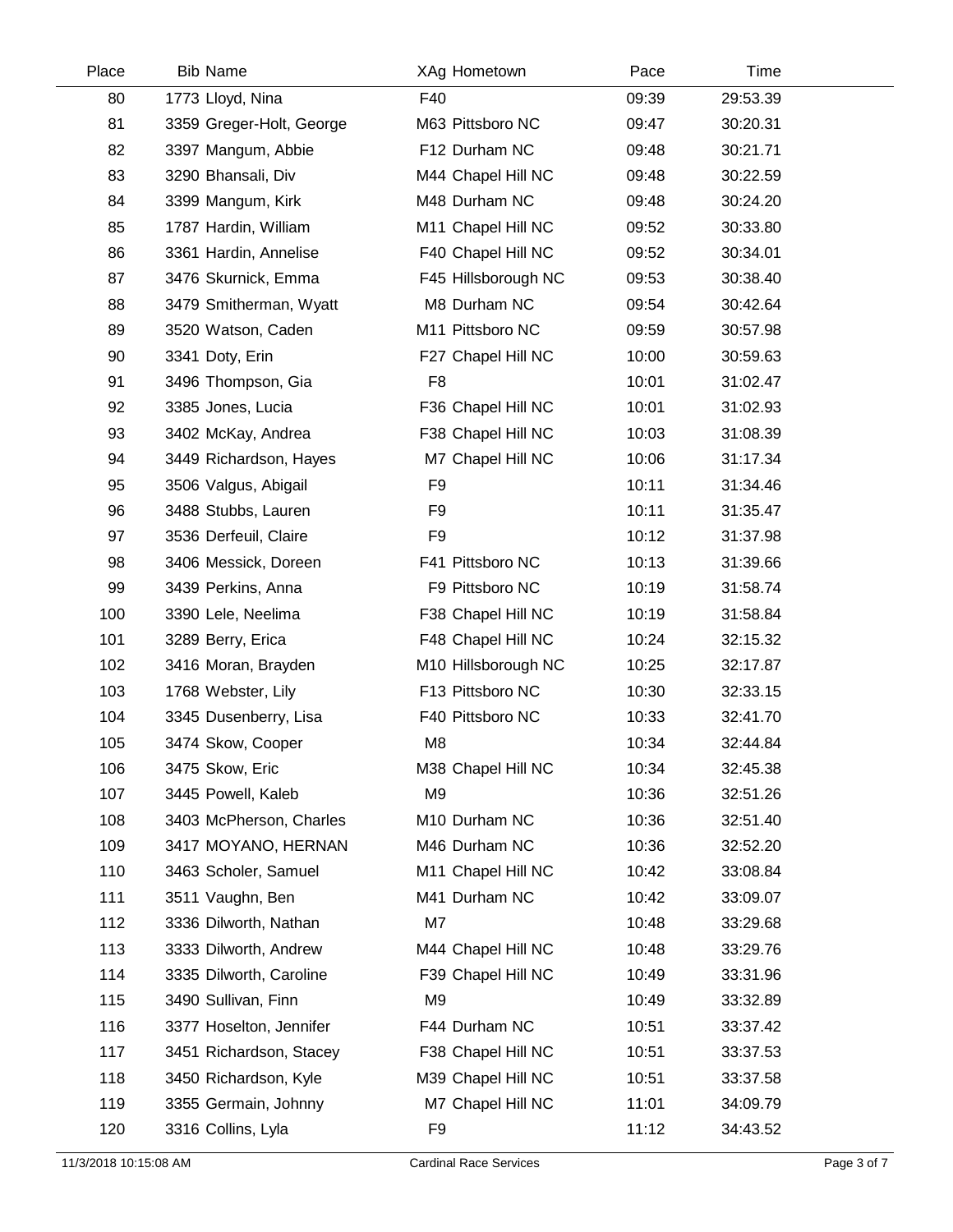| Place | <b>Bib Name</b>            | XAg Hometown       | Pace  | Time     |  |
|-------|----------------------------|--------------------|-------|----------|--|
| 121   | 3452 Ritter, Baird         | M10                | 11:15 | 34:51.58 |  |
| 122   | 3459 Sampey, Sabrina       | F39 Chapel Hill NC | 11:16 | 34:55.01 |  |
| 123   | 3477 Smith, Sam            | F28 Chapel Hill NC | 11:26 | 35:27.31 |  |
| 124   | 3462 Scholer, Andrea       | F49 Chapel Hill NC | 11:33 | 35:47.17 |  |
| 125   | 3483 Stanford, Kate        | F5 Chapel Hill NC  | 11:35 | 35:54.39 |  |
| 126   | 3484 Stanford, Mark        | M39 Chapel Hill NC | 11:35 | 35:54.81 |  |
| 127   | 3343 Durham, Phil          | M32 Chapel Hill NC | 11:35 | 35:55.32 |  |
| 128   | 3342 Durham, Melinda       | F34 Chapel Hill NC | 11:35 | 35:55.47 |  |
| 129   | 3515 Wagoner, Shelli       | F11 Pittsboro NC   | 11:38 | 36:03.89 |  |
| 130   | 3279 Beaudin, Debbie       | F44 Chapel Hill NC | 11:39 | 36:08.16 |  |
| 131   | 3492 Terrell, Eve          | F <sub>8</sub>     | 11:46 | 36:27.07 |  |
| 132   | 3294 Brannigan, Evelyn     | F <sub>8</sub>     | 11:46 | 36:27.20 |  |
| 133   | 3298 Brewer, Lyla          | F <sub>8</sub>     | 11:46 | 36:28.06 |  |
| 134   | 3366 Heatherington, Easton | M7                 | 11:46 | 36:28.58 |  |
| 135   | 3395 Maclay, Michelle      | F51 Pittsboro NC   | 11:56 | 36:59.49 |  |
| 136   | 3505 Unah, Annabel         | F <sub>9</sub>     | 12:07 | 37:34.25 |  |
| 137   | 3523 Watson, Madison       | F <sub>9</sub>     | 12:09 | 37:40.08 |  |
| 138   | 3328 DePietro, Jeff        | M35 Chapel Hill NC | 12:13 | 37:53.57 |  |
| 139   | 3331 Derfeuil, Louise      | F7                 | 12:14 | 37:55.25 |  |
| 140   | 3480 Smitherman, Yates     | M6 Durham NC       | 12:18 | 38:08.18 |  |
| 141   | 3405 McPherson, William    | M7 Durham NC       | 12:18 | 38:08.30 |  |
| 142   | 3304 Campo-Manton, Sandra  | F44 Pittsboro NC   | 12:23 | 38:22.25 |  |
| 143   | 1785 Martin, Laura         | F46 Pittsboro NC   | 12:23 | 38:22.34 |  |
| 144   | 3401 Manton, Willlow       | F6 Pittsboro NC    | 12:23 | 38:22.49 |  |
| 145   | 3409 Messick, Peter        | M41 Pittsboro NC   | 12:27 | 38:34.25 |  |
| 146   | 3352 Frazelle, Paul        | M10 Chapel Hill NC | 12:28 | 38:37.28 |  |
| 147   | 3351 Frazelle, Emily       | F46 Chapel Hill NC | 12:32 | 38:52.43 |  |
| 148   | 3404 McPherson, Claire     | F45 Durham NC      | 12:34 | 38:57.34 |  |
| 149   | 3507 Valgus, Isabelle      | F7                 | 12:40 | 39:15.76 |  |
| 150   | 3371 Hingtgen, Shawn       | M42 Chapel Hill NC | 12:41 | 39:20.42 |  |
| 151   | 3370 Hingtgen, Elliott     | F8 Chapel Hill NC  | 12:42 | 39:20.99 |  |
| 152   | 3512 Vaughn-Odom, Abigail  | F8 Durham NC       | 12:42 | 39:22.76 |  |
| 153   | 3508 Valgus, John          | M44 Chapel Hill NC | 12:46 | 39:33.36 |  |
| 154   | 3422 Odom, Dawn            | F43 Chapel Hill NC | 12:48 | 39:40.12 |  |
| 155   | 3300 Brozowski, Lori       | F50 Chapel Hill NC | 13:01 | 40:22.36 |  |
| 156   | 3301 Brozowski, Matt       | M51 Chapel Hill NC | 13:02 | 40:22.65 |  |
| 157   | 3383 Jaeger, Jessica       | F42 Chapel Hill NC | 13:09 | 40:44.71 |  |
| 158   | 3382 Jaeger, Henning       | M47 Chapel Hill NC | 13:09 | 40:46.30 |  |
| 159   | 3410 Messick, Sonia        | F <sub>8</sub>     | 13:09 | 40:46.75 |  |
| 160   | 3472 Sigl, Sophia          | F7                 | 13:11 | 40:50.61 |  |
| 161   | 3525 Webster, Norton       | M51 Pittsboro NC   | 13:11 | 40:50.93 |  |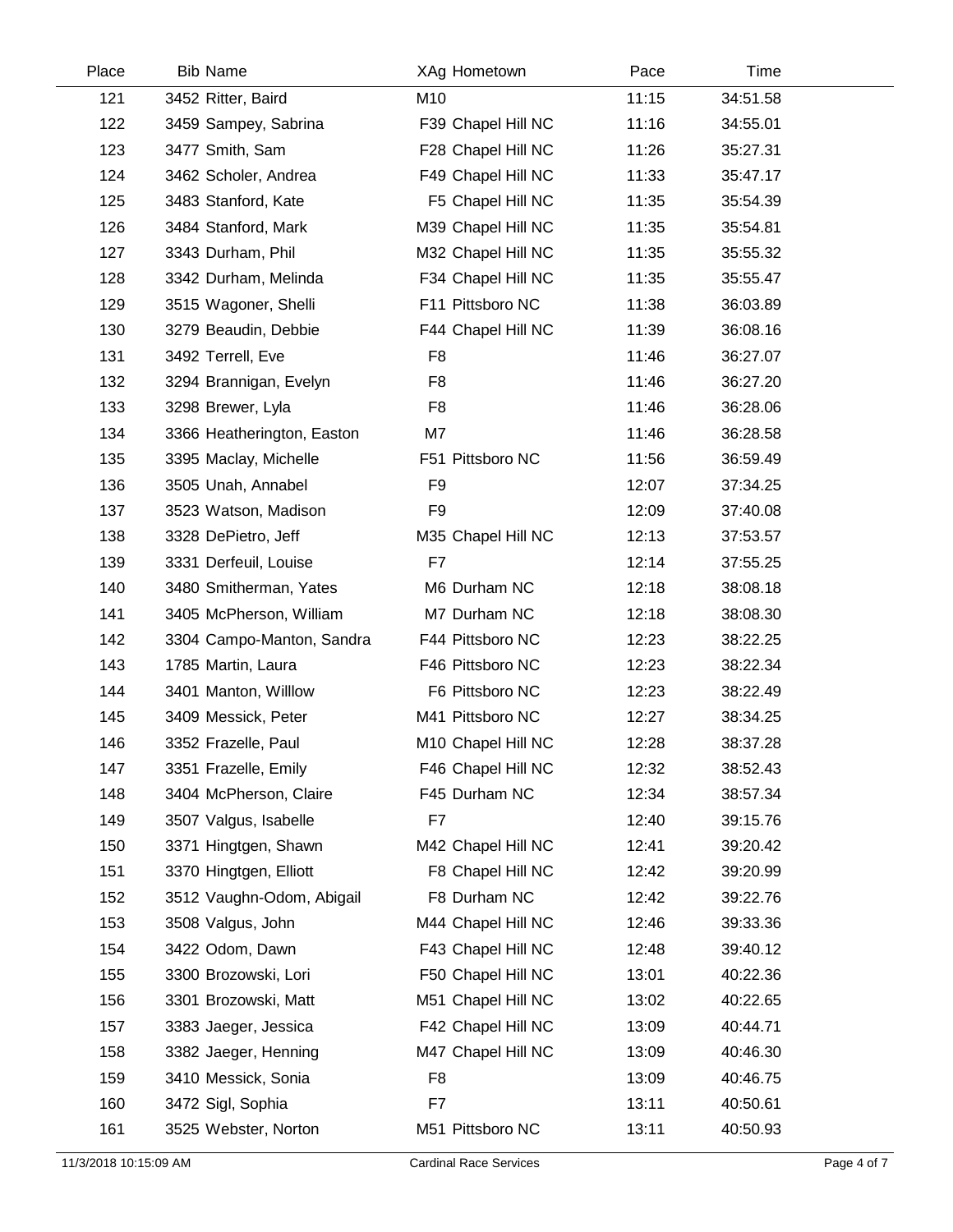| Place | <b>Bib Name</b>          | XAg Hometown       | Pace  | Time     |  |
|-------|--------------------------|--------------------|-------|----------|--|
| 162   | 3524 Webster, Eleanor    | F <sub>8</sub>     | 13:11 | 40:51.07 |  |
| 163   | 3407 Messick, Kiran      | M4 Pittsboro NC    | 13:11 | 40:51.75 |  |
| 164   | 3408 Messick, Neil       | M <sub>6</sub>     | 13:11 | 40:53.22 |  |
| 165   | 1767 Pitkin, Dave        | M60 Pittsboro NC   | 13:30 | 41:49.71 |  |
| 166   | 3322 Delgross, Ella      | F7 Raleigh NC      | 13:39 | 42:18.90 |  |
| 167   | 3292 Bookout, Amy        | F41 Durham NC      | 13:42 | 42:29.32 |  |
| 168   | 3320 Delgross, Caroline  | F41 Raleigh NC     | 13:43 | 42:30.76 |  |
| 169   | 3418 Nochetto, Benjamin  | M6                 | 13:47 | 42:42.46 |  |
| 170   | 3468 Sher, Nay           | F25 Chapel Hill NC | 13:49 | 42:49.03 |  |
| 171   | 1778 Perkins, Charlie    | M42 Pittsboro NC   | 13:49 | 42:50.58 |  |
| 172   | 3396 Malm Morgan, Marita | F44 DURHAM NC      | 13:50 | 42:53.35 |  |
| 173   | 3429 Partin, Lauren      | F36 Chapel Hill NC | 13:58 | 43:18.42 |  |
| 174   | 1780 Bell, Ashleigh      | F <sub>6</sub>     | 13:58 | 43:19.33 |  |
| 175   | 3428 Partin, Clara       | F6 Chapel Hill NC  | 13:59 | 43:20.65 |  |
| 176   | 3376 Hofweber, Thomas    | M49 Chapel Hill NC | 14:10 | 43:54.41 |  |
| 177   | 3375 Hofweber, Sebastian | M8                 | 14:10 | 43:54.45 |  |
| 178   | 3314 Collins, Erin       | F35                | 14:12 | 44:01.69 |  |
| 179   | 3426 Olson, Dan          | M34 Creedmoor NC   | 14:18 | 44:21.32 |  |
| 180   | 3378 Hunt, Beth          | F34 Creedmoor NC   | 14:19 | 44:23.03 |  |
| 181   | 3310 Cash, Vann          | M6 Creedmoor NC    | 14:19 | 44:23.10 |  |
| 182   | 1764 Martin, Lynne       | F45 Chapel Hill NC | 14:22 | 44:30.91 |  |
| 183   | 3534 Zamboni, Cara       | F45 Chapel Hill NC | 14:22 | 44:31.96 |  |
| 184   | 1779 Bell, Addison       | F <sub>8</sub>     | 14:26 | 44:45.03 |  |
| 185   | 3495 Thompson, Emme      | F8 Pittsboro NC    | 14:26 | 44:45.40 |  |
| 186   | 3442 Petersen, Sophia    | F8 Chapel Hill NC  | 14:27 | 44:46.55 |  |
| 187   | 3278 Bair, lan           | M <sub>8</sub>     | 14:43 | 45:36.24 |  |
| 188   | 3519 Watson, Caden       | M13 Chapel Hill NC | 14:51 | 46:01.46 |  |
| 189   | 3537 Carter, Caitlin     | F13 Pittsboro NC   | 14:52 | 46:06.70 |  |
| 190   | 3538 Carter, Greg        | M55 Pittsboro NC   | 14:53 | 46:07.60 |  |
| 191   | 3440 Petersen, Andrew    | M40 Chapel Hill NC | 14:54 | 46:12.83 |  |
| 192   | 3441 Petersen, Nathan    | M4 Chapel Hill NC  | 14:55 | 46:14.89 |  |
| 193   | 3369 Hingtgen, Bryson    | M5 Chapel Hill NC  | 15:00 | 46:28.94 |  |
| 194   | 3368 Hingtgen, Anne      | F40 Chapel Hill NC | 15:01 | 46:34.04 |  |
| 195   | 3413 Moody, Hudson       | M5 Chapel Hill NC  | 15:01 | 46:34.04 |  |
| 196   | 3414 Moody, Kimberley    | F38 Chapel Hill NC | 15:02 | 46:37.12 |  |
| 197   | 3337 Dochniak, Aaron     | M34 Pittsboro NC   | 15:14 | 47:12.66 |  |
| 198   | 3339 Dochniak, Isla      | F5 Pittsboro NC    | 15:14 | 47:13.88 |  |
| 199   | 3510 Vaughan, Christene  | F46 Pittsboro NC   | 15:18 | 47:27.01 |  |
| 200   | 3303 Caldwell, Laura     | F53 Pittsboro NC   | 15:18 | 47:27.02 |  |
| 201   | 3509 Vallanat, Neela     | F <sub>9</sub>     | 15:23 | 47:40.38 |  |
| 202   | 3372 Hoffman, Emmalyn    | F7                 | 15:24 | 47:44.88 |  |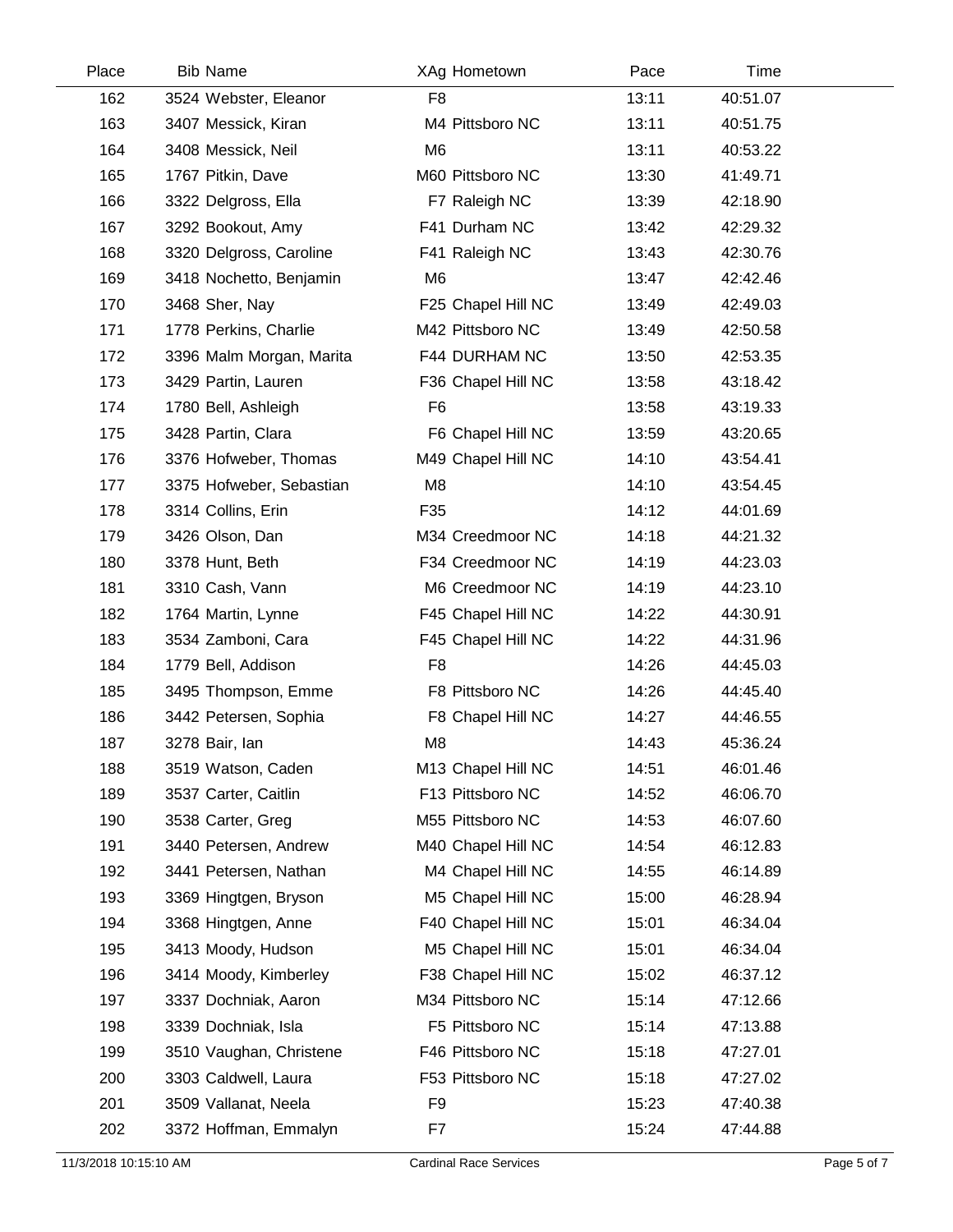| Place | <b>Bib Name</b>              | XAg Hometown        | Pace  | Time        |  |
|-------|------------------------------|---------------------|-------|-------------|--|
| 203   | 3373 Hoffman, Jackson        | M36 Pittsboro NC    | 15:24 | 47:44.88    |  |
| 204   | 3424 Oliver, Mack            | M8 Chapel Hill NC   | 15:29 | 47:59.07    |  |
| 205   | 3391 Lele, Vinay             | M <sub>8</sub>      | 15:29 | 48:00.34    |  |
| 206   | 1766 Pitkin, Betsy           | F60 Pittsboro NC    | 15:36 | 48:21.94    |  |
| 207   | 3471 Shirlen, Vanessa        | F37 Chapel Hill NC  | 15:39 | 48:30.31    |  |
| 208   | 3470 Shirlen, Olivia         | F7 Chapel Hill NC   | 15:39 | 48:31.56    |  |
| 209   | 3487 Stubbs, Donna           | F52 Chapel Hill NC  | 15:48 | 48:59.10    |  |
| 210   | 3493 Tesfalidet, Ruth        | F43 Chapel Hill NC  | 15:49 | 49:00.86    |  |
| 211   | 3411 Moody, Baer             | M5 Chapel Hill NC   | 15:51 | 49:08.50    |  |
| 212   | 3539 Tallon, Eloise          | F5 Chapel Hill NC   | 15:54 | 49:17.15    |  |
| 213   | 3489 Sullivan, Eli           | M <sub>8</sub>      | 15:56 | 49:23.60    |  |
| 214   | 1774 Sullivan, Mark          | M46 Durham NC       | 15:59 | 49:32.83    |  |
| 215   | 3412 Moody, Cynthia          | F46 Chapel Hill NC  | 16:08 | 49:59.90    |  |
| 216   | 3540 Tallon, Joanna          | F39 Chapel Hill NC  | 16:10 | 50:08.00    |  |
| 217   | 3419 Nowak, Peter            | M50 Pittsboro NC    | 16:21 | 50:41.21    |  |
| 218   | 3427 OFÇÖGorman, Denise      | F49 Pittsboro NC    | 16:21 | 50:42.18    |  |
| 219   | 3325 Delgross, John          | M <sub>6</sub>      | 16:42 | 51:46.99    |  |
| 220   | 3321 Delgross, David         | M42 Raleigh NC      | 16:49 | 52:09.20    |  |
| 221   | 1789 Valentine, Michaela     | F11 Chapel Hill NC  | 17:26 | 54:02.24    |  |
| 222   | 3374 Hofweber, Augustine     | F11 Chapel Hill NC  | 17:26 | 54:03.26    |  |
| 223   | 3338 Dochniak, lan           | M7 Pittsboro NC     | 17:38 | 54:40.71    |  |
| 224   | 3318 Conner, Carol           | F73 Chapel Hill NC  | 17:41 | 54:48.19    |  |
| 225   | 3297 Brewer, Kara            | F39 Chapel Hill NC  | 17:41 | 54:48.44    |  |
| 226   | 3340 Dochniak, Julia         | F34 Pittsboro NC    | 17:45 | 55:02.59    |  |
| 227   | 3348 Fasold, Megan           | F34 Hillsborough NC | 17:46 | 55:05.41    |  |
| 228   | 3447 Reid, Eric              | M61 Cedar Grove NC  | 17:57 | 55:39.58    |  |
| 229   | 3308 Cash, Paige             | F5 Creedmoor NC     | 17:57 | 55:39.92    |  |
| 230   | 3312 Chumley, Penny          | F50 GRAHAM NC       | 18:01 | 55:51.24    |  |
| 231   | 3309 Cash, Stephanie         | F35 Creedmoor NC    | 18:02 | 55:52.82    |  |
| 232   | 3349 Fitzsimmons, Vickie     | F58 Cedar Grove NC  | 18:02 | 55:53.71    |  |
| 233   | 3329 DePietro, Valerie       | F33 Chapel Hill NC  | 18:15 | 56:34.05    |  |
| 234   | 3326 DePietro, Amelia        | F3 Chapel Hill NC   | 18:15 | 56:34.10    |  |
| 235   | 1776 Rempe, Natalie          | F51 Kernersville NC | 18:32 | 57:28.56    |  |
| 236   | 3387 Klein, Teresa           | F65 Chapel Hill NC  | 18:59 | 58:51.61    |  |
| 237   | 3514 Wagoner, Robin          | F43 Pittsboro NC    | 19:01 | 58:56.20    |  |
| 238   | 3430 Pass, Kris              | F49 Chapel Hill NC  | 19:30 | 01:00:27.06 |  |
| 239   | 3446 Powell, Renee           | F52 Pittsboro NC    | 19:31 | 01:00:28.89 |  |
| 240   | 3466 Scotton, Veronica       | F52 Siler City NC   | 19:31 | 01:00:29.26 |  |
| 241   | 3305 Carpenter, Kimberly     | F54 Chapel Hill NC  | 19:31 | 01:00:29.86 |  |
| 242   | 3469 Shipley-Watson, Jessica | F43 Chapel Hill NC  | 19:35 | 01:00:43.43 |  |
| 243   | 3522 Watson, Frank           | M43 Chapel Hill NC  | 19:35 | 01:00:43.89 |  |